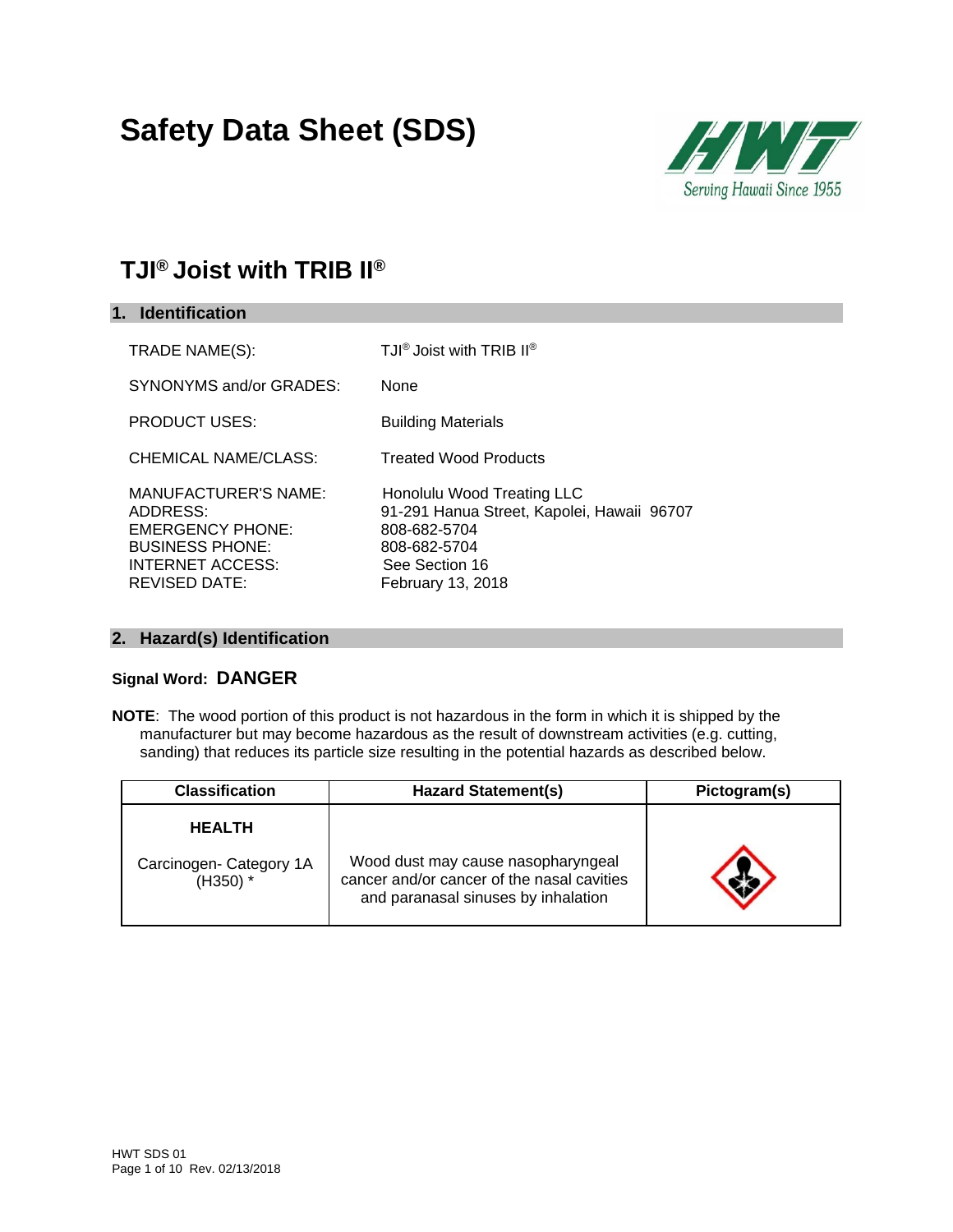### **2. Hazard(s) Identification (cont'd.)**

| Skin Irritation<br>Category 2<br>(H315)                                                    | May cause skin irritation                                                                                                                        |      |
|--------------------------------------------------------------------------------------------|--------------------------------------------------------------------------------------------------------------------------------------------------|------|
| Specific Target Organ<br><b>Toxicity-Single</b><br>Exposure (STOT)<br>Category-3<br>(H335) | May cause respiratory irritation                                                                                                                 |      |
| <b>Skin Sensitization</b><br>Category 1<br>(H317)                                          | May cause an allergic skin reaction                                                                                                              |      |
| Eye Irritation<br>Category 2B<br>(H320)                                                    | Causes eye irritation                                                                                                                            | None |
| <b>Combustible Dust</b><br>(OSHA Defined Hazard)                                           | If converted to small particles during further<br>processing, handling, or by other means,<br>may form combustible dust concentrations<br>in air | None |

**\***Hazard codes (GHS)

| HMIS Rating (Scale 0-4): | Health = $2^*$ | Fire = $1$ | Physical Hazard = $0$ |  |
|--------------------------|----------------|------------|-----------------------|--|
| NFPA Rating (Scale 0-4): | Health =       | Fire = $1$ | <b>Reactivity = 0</b> |  |

#### **Precautionary Statement(s):**

Prevention Statements:

P201: Obtain special instructions before use.

P202: Do not handle until all safety precautions have been read and understood.

P260, P261: Avoid breathing dust.

P270: Do not eat, drink or smoke when using this product.

P280, 285: Wear appropriate protective equipment for eye and skin exposure. In case of inadequate ventilation wear an approved respirator suitable for conditions of use.

P362, P363: Take off contaminated clothing and wash before reuse.

Response Statements:

P304, P340: If inhaled and breathing becomes difficult, remove person to fresh air and keep comfortable for breathing**.** 

P308, P313: If experiencing respiratory symptoms, following removal to fresh air, call a doctor or other qualified medical professional.

P313: If skin irritation or rash occurs get medical advice/attention.

P352, P264: If on skin wash with plenty of soap and water.

P338, P351: If in eyes, rinse cautiously for several minutes. Remove contact lenses if present and easy to do so.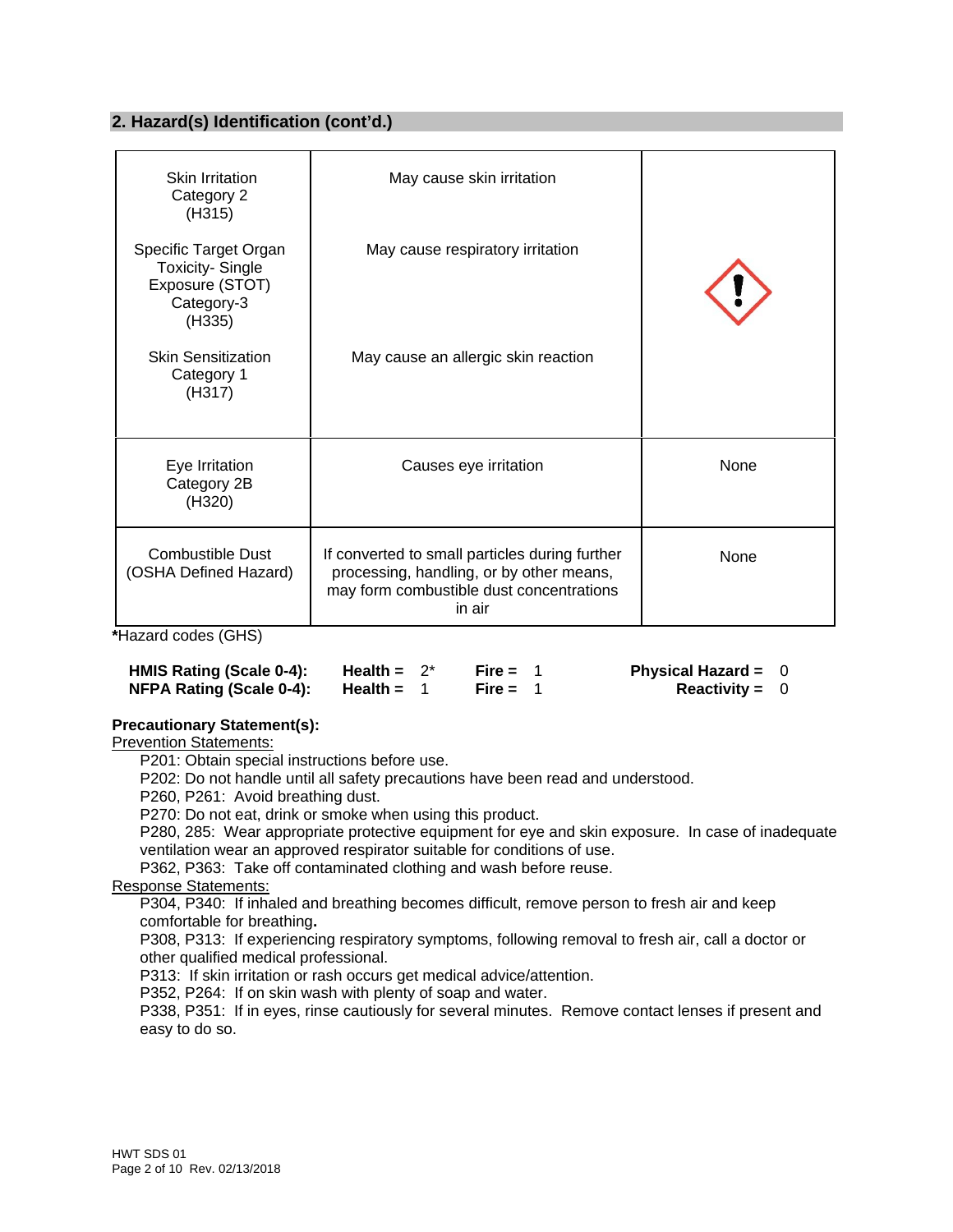# **2. Hazard(s) Identification (cont'd.)**

Disposal:

P501: Dispose of in accordance with Federal, state and local regulations **Ingredients of Unknown Acute Toxicity (>1%):** NAP

#### **3. Composition/ Information on Ingredients**

| Ingredients                                                    | CAS#           | $Wt.$ %   |
|----------------------------------------------------------------|----------------|-----------|
| Wood (wood dust, softwood or hardwood)                         | None assigned  | 94-96     |
| Resin Solids: Polymeric Phenol-Formaldehyde<br>$(C_7H_6O_2)n$  | 9003-35-4      | 1-9       |
| Polymeric Diphenylmethane Diisocyanate<br>$[C_6H_3(NCO)CH_2]n$ | $101 - 58 - 8$ | 4-6       |
| Distillates, petroleum, hydrotreated light**                   | 64742-47-8     | $< 1 - 8$ |
| Paraffin Wax                                                   | 8002-74-2      | $0.5 - 1$ |

\*\*Distillates will dissipate over time following the treating process leaving residues of permethrin, 3-iodo-2 propynyl butyl carbamate and other proprietary wood treating chemicals in concentrations <1% (wt.%).

#### **4. First Aid Measures**

**Inhalation:** Remove to fresh air if respiratory symptoms are experienced. Seek medical help if persistent irritation, severe coughing, breathing difficulty or other serious symptoms occur.

- **Eye Contact:** Treat dust in eye as a foreign object. Flush with water to remove dust particles. Remove contact lenses if present and easy to do so. Avoid touching or rubbing eyes to avoid further irritation or injury. Seek medical help if irritation persists.
- **Skin Contact:** Product dust can elicit contact dermatitis. Seek medical help if rash, irritation or dermatitis persists.
- **Skin Absorption:** Not known to be absorbed through the skin.

**Ingestion:** Not applicable under normal use.

#### **Symptoms or Effects:**

Acute Symptoms/Effects – Product dust may cause mechanical irritation of the eyes and respiratory system. Dust can cause physical obstructions in the nasal passages, resulting in dryness of nose, dry cough, and sneezing. May cause an allergic skin reaction, dermatitis and rash.

Delayed Symptoms/Effects – Unique delayed effects are not anticipated after exposure. See Section 11 for additional information on chronic effects.

#### **5. Fire-fighting Measures**

**Extinguishing Media and Restrictions:** Water, carbon dioxide, dry powder and sand.

**Specific Hazards, Anticipated Combustion Products:** Natural decomposition of organic materials such as wood may produce toxic gases and an oxygen deficient atmosphere in enclosed or poorly ventilated areas. Thermal decomposition (i.e. smoldering, burning) can release carbon monoxide, oxides of nitrogen, carbon dioxide, iodine, aliphatic aldehydes including formaldehyde, resin acids, terpenes and polycyclic aromatic hydrocarbons and other toxic gases.

**Autoignition Temperature:** Variable [typically 400°-500°F (204°-260°C)]

**Special Firefighting Equipment/Procedures:** No special equipment anticipated. Beware of potential combustible dust explosion hazard.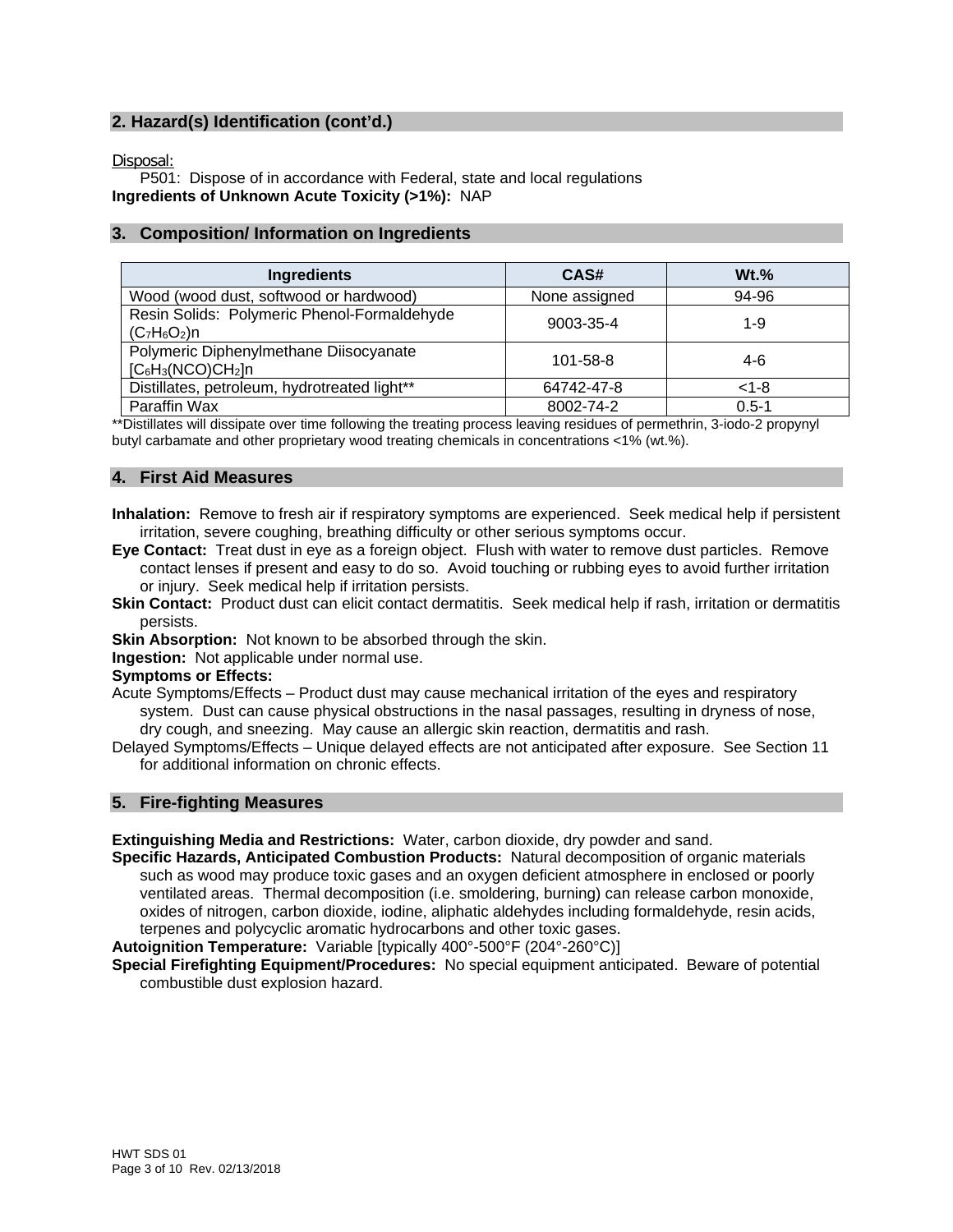# **5. Fire Fighting Measures (cont'd.)**

**Unusual Fire and Explosion Hazards:** Depending on moisture content, particle diameter and concentration, product dust may pose a flash fire or deflagration hazard. If suspended in air in an enclosure or container and ignited, an explosion may occur due to the development of internal pressure causing rupture. An airborne concentration of 40 grams (40,000 mg) of dust per cubic meter of air is often used as the Minimum Explosible Concentration (MEC) for wood dusts. Conduct regular housekeeping inspections and cleaning to prevent excessive dust accumulations. Design and maintain control equipment to minimize fugitive combustible dust emissions. Ensure that ventilation systems are operating properly to capture, transport and contain combustible dust while controlling ignition sources. Reference NFPA 652 "Standard on the Fundamentals of Combustible Dust".

#### **6. Accidental Release Measures**

**Steps to be taken in case Material Is Released or Spilled:** Sweep or vacuum up for recovery and disposal. Avoid creating dusty conditions whenever feasible. Maintain good housekeeping to avoid accumulation of product dust on exposed surfaces. Use approved filtering facepiece respirator ("dust mask") or higher levels of respiratory protection as indicated and goggles where ventilation is not possible and exposure limits may be exceeded or for additional worker comfort.

#### **7. Handling and Storage**

**Precautions to be taken in Handling and Storage:** Dried product dust may pose a combustible dust hazard. Keep away from ignition sources. Avoid eye contact. Avoid prolonged or repeated contact with skin. Avoid prolonged or repeated breathing of product dust. These products may release some formaldehyde in gaseous form. Specific handling and storage conditions should be assessed to determine potential formaldehyde concentrations. Store in well-ventilated, cool, dry place away from open flame.

# **8. Exposure Control Measures/Personal Protection**

| Ingredient(s)                                                  | Agency                       | <b>Exposure Limit(s)</b>                               | <b>Comments</b>                    |
|----------------------------------------------------------------|------------------------------|--------------------------------------------------------|------------------------------------|
| Wood (wood dust, softwood or<br>hardwood)                      | <b>OSHA</b>                  | PEL-TWA 15 mg/m <sup>3</sup><br>(see footnote A below) | Total Dust (PNOR)                  |
|                                                                | <b>OSHA</b>                  | PEL-TWA 5 $mg/m3$ (see<br>footnote A below)            | Respirable dust<br>fraction (PNOR) |
|                                                                | <b>ACGIH</b>                 | TLV-TWA 1 mg/m <sup>3</sup>                            | Inhalable fraction                 |
| Resin Solids: , Polymeric phenol-<br>formaldehyde <sup>B</sup> | <b>OSHA</b><br><b>OSHA</b>   | PEL-TWA 0.75 ppm<br>PEL-STEL 2 ppm                     | Free gaseous<br>formaldehyde       |
|                                                                | <b>ACGIH</b><br><b>ACGIH</b> | TLV-TWA 0.1 ppm<br>TLV- (STEL) 0.3 ppm                 | <b>STEL</b>                        |
| Polymeric Diphenylmethane<br>Diisocyanate <sup>c</sup>         | <b>OSHA</b><br><b>ACGIH</b>  | None<br>None                                           |                                    |
| Distillates, petroleum, hydrotreated light                     | <b>OSHA</b><br><b>ACGIH</b>  | PEL-TWA None<br>TLV-TWA 200 mg/m <sup>3</sup>          | Total hydrocarbon<br>Vapor-8 hours |
| Paraffin wax                                                   | <b>OSHA</b>                  | PEL-TWA<br>2 mg/m <sup>3</sup>                         | Paraffin wax fume                  |

#### **Exposure Limits/Guidelines:**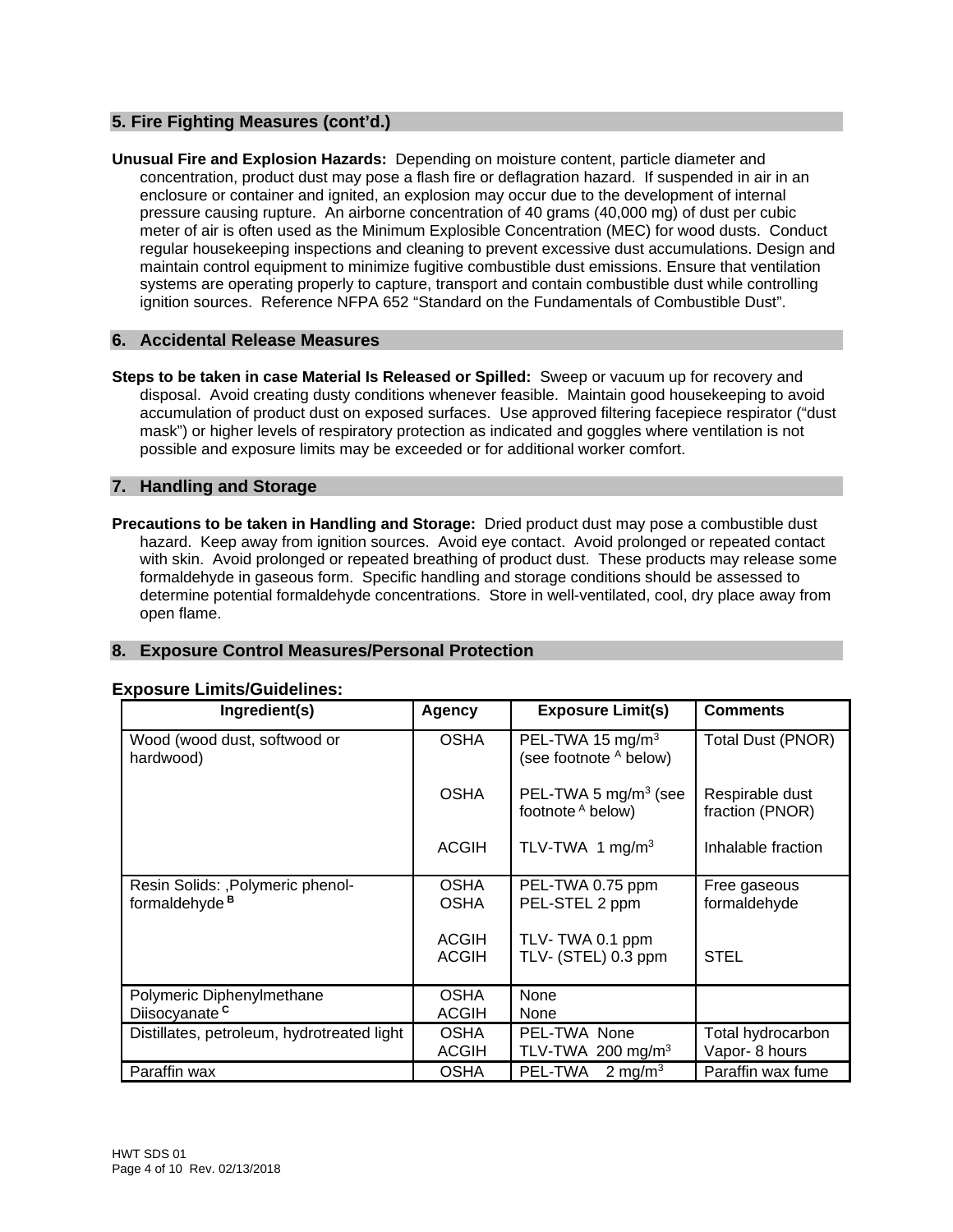|  | <b>ACGIF</b> | $\cdots$<br><b>WA</b><br>$V - I$ | -<br>mg/m <sup>3</sup><br><u>_</u> | <br>Parattin<br>tume<br>wax |
|--|--------------|----------------------------------|------------------------------------|-----------------------------|
|--|--------------|----------------------------------|------------------------------------|-----------------------------|

#### **8. Exposure Control Measures/Personal Protection (cont'd.)**

A In AFL-CIO v OSHA, 965 F. 2d 962 (11th Cir. 1992), the Court overturned OSHA's 1989 Air Contaminants Rule, including the specific PEL's for wood dust that OSHA had established at that time. The 1989 vacated PEL's were: 5 mg/m<sup>3</sup> PEL-TWA and 10 mg/m<sup>3</sup> STEL (15 min), all softwood and hardwood except Western Red Cedar. Wood dust is now regulated by OSHA as "Particulates Not Otherwise Regulated" (PNOR), which is also referred to as "nuisance dust". However, some states have regulated wood dust PEL's in their state plans. Additionally, OSHA indicated that it may cite employers under the OSH Act general duty clause in appropriate circumstances.

B These products may contain free formaldehyde (<0.1%, wt. %), which may be released depending on concentration and environmental conditions.

**<sup>C</sup>**This ingredient is the polymerized form of MDI resin.

#### **Ventilation:**

- LOCAL EXHAUST Provide local exhaust as needed so that exposure limits are met. Ventilation to control dust should be considered where potential explosive concentrations and ignition sources are present. The design and operation of any exhaust system should consider the possibility of explosive concentrations of product dust within the system. See "SPECIAL" section below.
- MECHANICAL (GENERAL) Provide general ventilation in processing and storage areas so that exposure limits are met.
- SPECIAL Ensure that exhaust ventilation and material transport systems involved in handling this product contain explosion relief vents or suppression systems designed and operated in accordance with applicable standards if the operating conditions justify their use.
- OTHER ENGINEERING CONTROLS Cutting and machining of product should preferably be done outdoors or with adequate ventilation and containment.

#### **Personal Protective Equipment:**

- RESPIRATORY PROTECTION Use filtering face piece respirator ("dust mask") tested and approved under appropriate government standards such as NIOSH (US),CSA (Canada), CEN (EU), or JIS (Japan) if exposure limits may be exceeded or for additional worker comfort or symptom relief. Use respiratory protection in accordance with jurisdictional regulatory requirements similar to the OSHA respiratory protection standard 29CFR 1910.134 following a determination of risk from potential exposures.
- EYE PROTECTION Approved goggles or tight fitting safety glasses are recommended when excessive exposures to dust may occur (e.g. during clean up) and when eye irritation may occur.
- PROTECTIVE GLOVES Cloth, canvas, or leather gloves are recommended to minimize potential slivers or mechanical irritation from handling product.
- **NOTE:** Impervious gloves are recommended, when handling freshly processed product before the treating compounds are completely dry. In the production phase when the wood is still wet from treatment, durable nitrile or butyl gloves are recommended.
- OTHER PROTECTIVE CLOTHING OR EQUIPMENT Outer garments which cover the arms may be desirable in extremely dusty areas or areas where the wood is still wet from surface treatment.
- WORK/HYGIENE PRACTICES Follow good hygienic and housekeeping practices. Clean up areas where dust settles to avoid excessive accumulation of this combustible material. Avoid skin contact with settled dusts. Minimize compressed air blowdown or other practices that generate high airbornedust concentrations.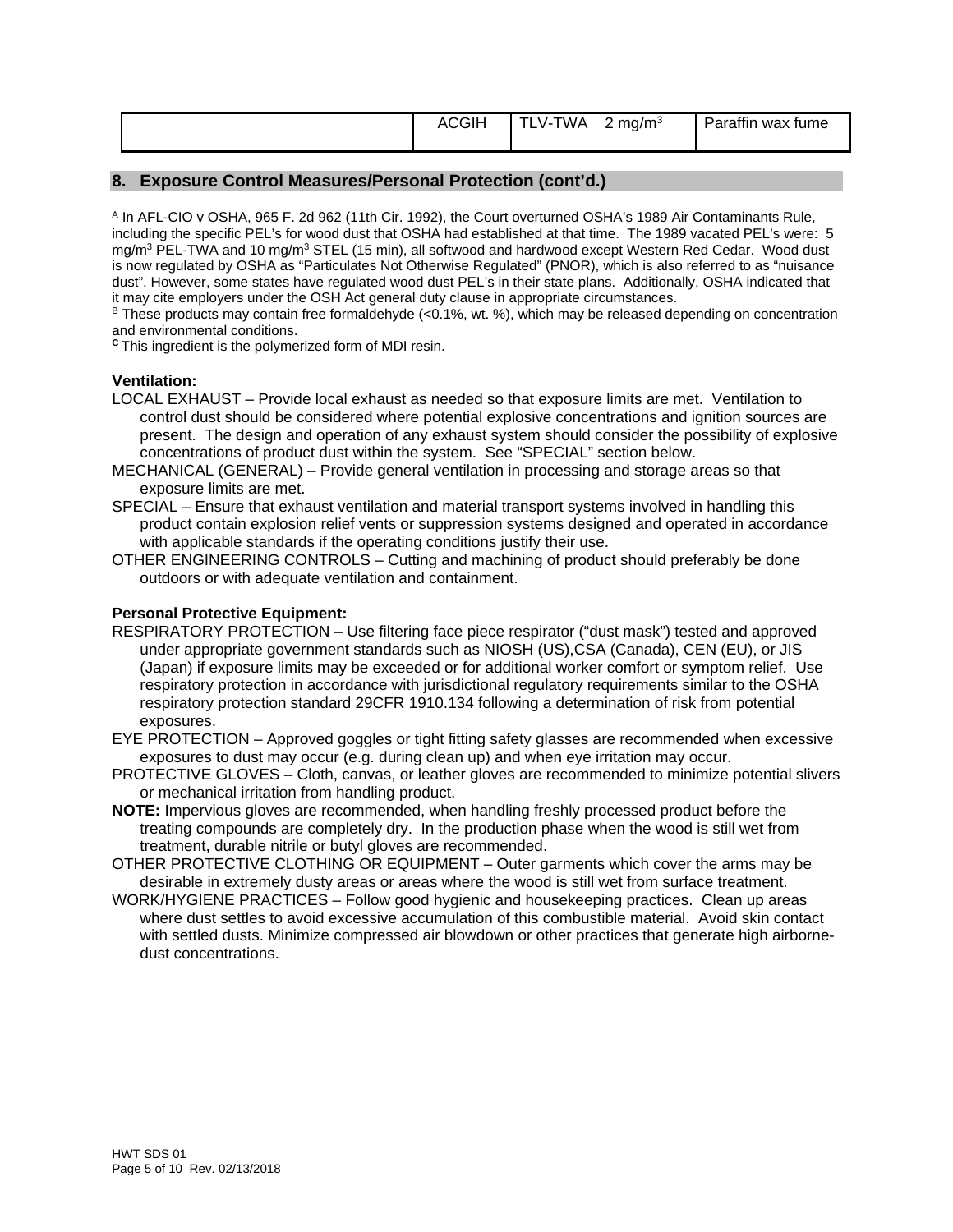#### **9. Physical/Chemical Properties**

**Appearance:** Solid composite product with a solvent and wood odor.

| <b>Odor/Odor Threshold(s):</b>                  | <b>NAV</b>                                                |
|-------------------------------------------------|-----------------------------------------------------------|
| pH:                                             | <b>NAP</b>                                                |
| <b>Melting/Freezing Point:</b>                  | <b>NAP</b>                                                |
| Boiling Point (@ 760 mm Hg) and Range:          | <b>NAP</b>                                                |
| <b>Flash Point:</b>                             | <b>NAV</b>                                                |
| <b>Evaporation Rate:</b>                        | <b>NAP</b>                                                |
| <b>Flammability:</b>                            | <b>NAV</b>                                                |
| <b>Lower/Upper Explosive Limits:</b>            | 40,000 mg of dust per cubic meter of air is often used as |
|                                                 | the LEL for wood dusts.                                   |
| Vapor Pressure (mm Hg):                         | <b>NAP</b>                                                |
| Vapor Density (air = 1; 1 atm):                 | <b>NAP</b>                                                |
| <b>Relative Density:</b>                        | <b>NAP</b>                                                |
| Solubility:                                     | <b>NAP</b>                                                |
| <b>Partition Coefficient (n-octanol/water):</b> | <b>NAP</b>                                                |
| <b>Autoignition Temperature:</b>                | Variable [typically 400°-500°F (204°-260°C)]              |
| <b>Decomposition Temperature:</b>               | <b>NAV</b>                                                |
| <b>Viscosity:</b>                               | <b>NAP</b>                                                |
| <b>Other Properties:</b>                        | <b>NAP</b>                                                |

#### **10. Stability and Reactivity**

**Reactivity:** NAP

**Hazardous Polymerization:**  $\Box$  May occur **M** Will not occur

**Stability: □ Unstable Stable** 

**Conditions to Avoid:** Avoid all sources of ignition, protect form moisture.

**Incompatibility (Materials to Avoid):** Avoid contact with strong acids, bases, oxidizing agents and drying oils.

**Hazardous Decomposition or By-Products:** Natural decomposition of organic materials such as wood may produce toxic gases and an oxygen deficient atmosphere in enclosed or poorly ventilated areas. Spontaneous and rapid hazardous decomposition will not occur.

**Sensitivity to Static Discharge:** Airborne wood and resin dust may be ignited by a static discharge depending on airborne concentrations, particle size and moisture content (for wood particles).

#### **11. Toxicological Information**

#### **Likely Route(s) of Exposure:**

- □ Ingestion:
- **Ed** Skin: Dust
- **E** Inhalation: Dust
- Eye:Dust

**Signs and Symptoms of Exposure:** See section 4 for acute hazards. Chronic hazards addressed below: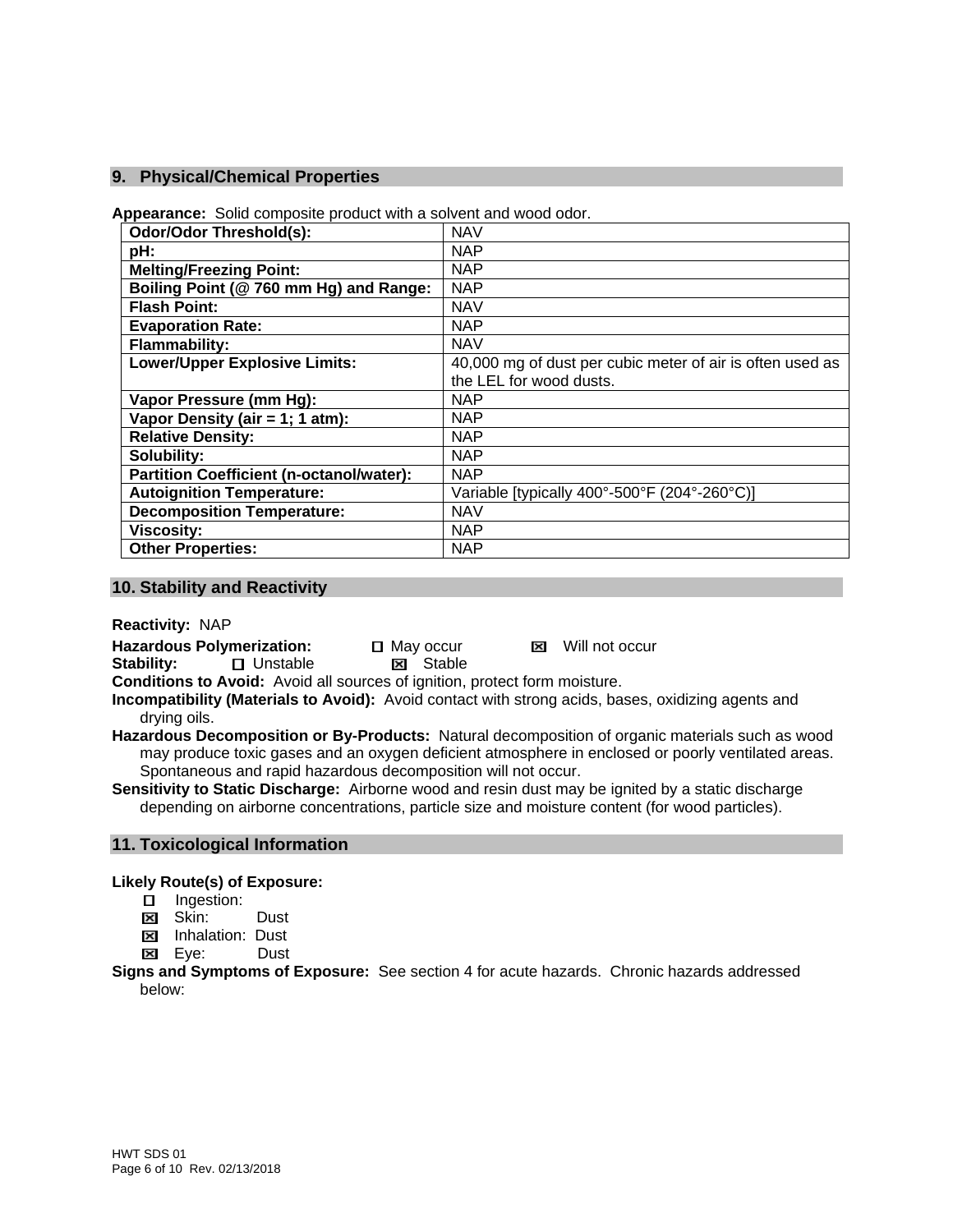#### **11. Toxicological Information (cont'd.)**

- **Wood Dust NTP:** According to its Report on Carcinogens, Fourteenth Edition, NTP states, "Wood dust is known to be a human carcinogen based on sufficient evidence of carcinogenicity from studies in humans". An association between wood dust exposure and cancer of the nasal cavity has been observed in many case reports, cohort studies, and case-control studies that specifically addressed nasal cancer. Strong and consistent associations with cancer of the nasal cavities and paranasal sinuses were observed both in studies of people whose occupations are associated with wood dust exposure and in studies that directly estimated wood dust exposure. This classification is based primarily on increased risk in the occurrence of adenocarcinomas of the nasal cavities and paranasal sinuses associated with exposure to wood dust. The evaluation did not find sufficient evidence to associate cancers of the oropharynx, hypopharynx, lung, lymphatic and hematopoietic systems, stomach, colon or rectum with exposure to wood dust. There is inadequate evidence for the carcinogenicity of wood dust from studies in experimental animals according to NTP.
- **Wood Dust: IARC Group 1:** Carcinogenic to humans; sufficient evidence of carcinogenicity. This classification is primarily based on studies showing an association between occupational exposure to wood dust and adenocarcinoma to the nasal cavities and paranasal sinuses. IARC did not find sufficient evidence of an association between occupational exposure to wood dust and cancers of the oropharynx, hypopharynx, lung, lymphatic and hematopoietic systems, stomach, colon or rectum.
- **Formaldehyde NTP:** According to its Report on Carcinogens, Fourteenth Edition, NTP states, Formaldehyde (gas) is known to be a human carcinogen based on sufficient evidence of carcinogenicity from studies in humans and supporting data on mechanisms of carcinogenesis.
- **Formaldehyde: IARC Group 1:** Carcinogenic to humans, sufficient evidence of carcinogenicity. A working group of IARC has determined that there is sufficient evidence that formaldehyde causes nasopharyngeal cancer in humans, a rare cancer in developed countries and "strong but not sufficient evidence" for leukemia. However, numerous epidemiological studies have failed to demonstrate a relationship between formaldehyde exposure and nasal cancer or pulmonary diseases such as emphysema or lung cancer.

# **Carcinogenicity Listing(s):**<br> **EXI** NTP:

- Wood dust- Known Human Carcinogen. Formaldehyde- Known to be a Human Carcinogen.
- IARC Monographs: Wood dust, Group 1 carcinogenic to humans. Formaldehyde, Group 1- carcinogenic to humans.
- OSHA Regulated: Formaldehyde Gas

**Toxicity Data:** No specific information available for product or material in purchased form. Individual component information is listed below.

#### **Components:**

#### Wood dust (softwood or hardwood)

Dusts generated from sawing, sanding or machining the product may cause respiratory irritation, nasal dryness and irritation, coughing and sinusitis. NTP and IARC (Group 1) classify wood dust as a human carcinogen. See Section 2 above.

#### Formaldehyde

Human inhalation  $TC_{Lo}$  of 17 mg/m<sup>3</sup> for 30 minutes produced eye and pulmonary results; human inhalation TC<sub>Lo</sub> of 300 ug/m<sup>3</sup> produced nose and central nervous system results; LC<sub>50</sub> (rat, inhalation)  $= 1,000$  mg/m<sup>3</sup>, 30 minutes; LC<sub>50</sub> (mice, inhalation) = 400 mg/m<sup>3</sup>, 2 hours. NTP and IARC (Group 1) classify formaldehyde as a human carcinogen. See Section 2 above.

### Permethrin

LD<sub>50</sub> (oral) rat 220 mg/kg; LD<sub>50</sub> (dermal) rat >5000 mg/kg.

3-iodo-2 propynyl butyl carbamate

 $LD_{50}$  (oral) rat 1100 mg/kg.

**Target Organs:** Eyes, skin, and respiratory system.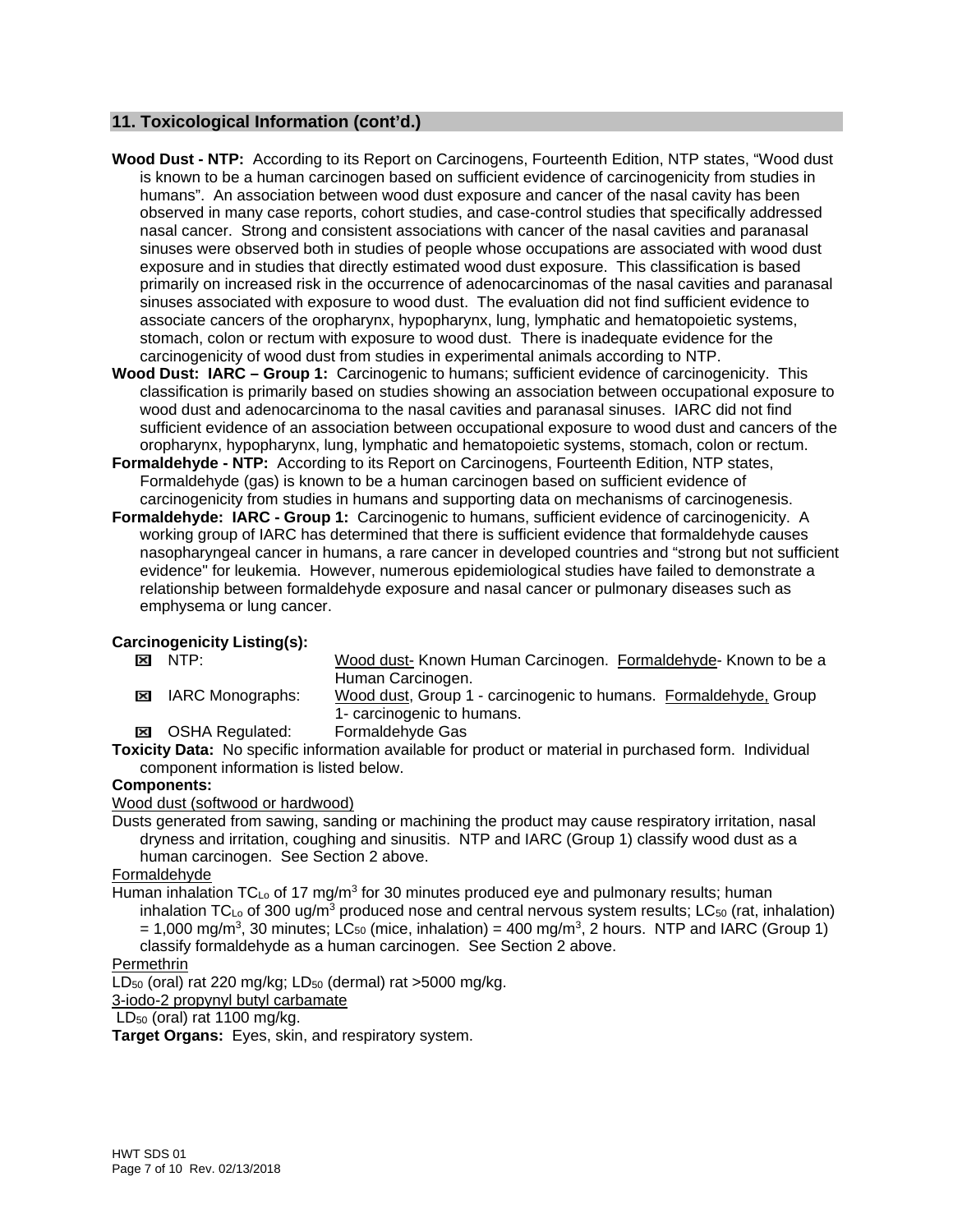#### **12. Ecological Information**

**Ecotoxicity:** NAV for finished product.

**Biopersistance and Degradability:** Wood in this product would be expected to be biodegradable. Polymeric MDI

The effects from a simulated accidental pollution event in a pond with polymeric MDI on different trophic levels of the aquatic ecosystem were investigated (Heimbach F. et.al., 1996). Neither monomeric MDI nor its potential reaction product MDA  $(A, 4 -$ diphenylmethanediamine) was detected in water or accumulated by fish. The MDI polymerized to inert polyurea on the sediment of the test ponds. This polymerization formed carbon dioxide, released as bubbles which floated to the water surface. There was no direct effect on the pelagic community (phytoplankton, zooplankton, fish, and macrophytes) of the test ponds. The atmospheric concentration of MDI arising from a release is naturally low on account of MDI's very low volatility. It is expected that airborne MDI will have a rather short half-life as a consequence of ready degradation to inorganic compounds by hydroxyl radicals present in the troposphere.

#### Formaldehyde

Trace amounts of free formaldehyde may be released to the atmosphere and would be expected to be removed in the atmosphere by direct photolysis and oxidation by photochemically produced hydroxyl radicals (half-life of a few hours). In the aqueous phase formaldehyde biodegradation is expected to take place in a few days.

**Bioaccumulation:** NAV. **Soil Mobility:** NAV **Other Adverse Effects:** NAP

#### **13. Disposal Considerations**

**Waste Disposal Method:** CAUTION: Do not burn treated wood in open fires, stoves or fireplaces because toxic chemicals may be produced in the smoke and ash. It is the user's responsibility to determine at the time of disposal whether your waste meets any jurisdictional restrictions for treated wood from commercial or industrial use (for example, construction sites). Do not use treated wood as a compost or mulch. Check with your federal, state, local or provincial regulatory representatives prior to disposal.

#### **14. Transport Information**

**Mode**: (air, land, water) Not regulated as a hazardous material by the U.S. Department of Transportation. Not listed as a hazardous material in Canadian Transportation of Dangerous Goods (TDG) regulations. Not regulated as a hazardous material by IMDG or IATA regulations concerning the transport of hazardous materials.

| <b>NAP</b> |
|------------|
| <b>NAP</b> |
| <b>NAP</b> |
| <b>NAP</b> |
| <b>NAP</b> |
|            |
| <b>NAP</b> |
|            |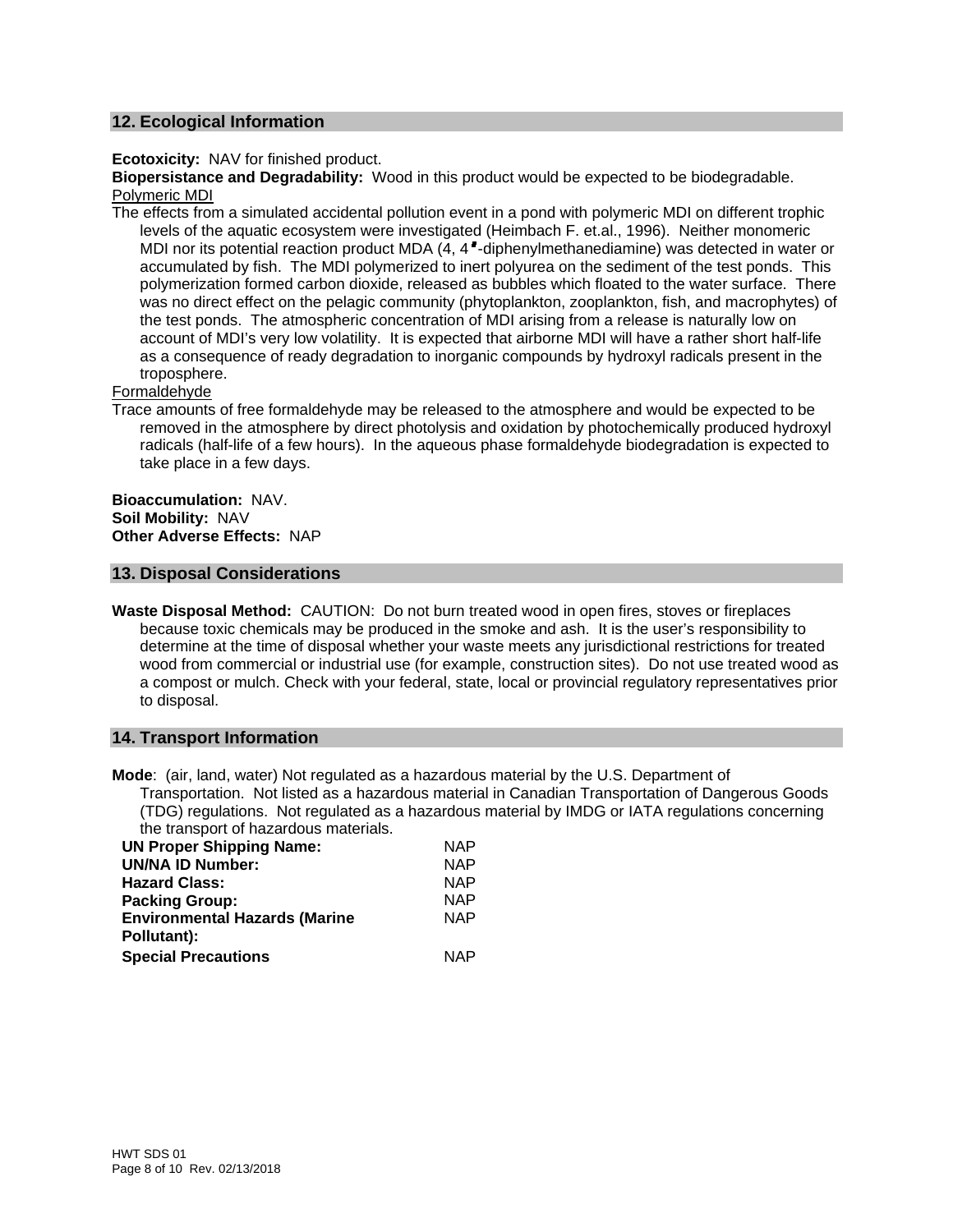#### **15. Regulatory Information**

**TSCA:** All components of this product are listed on the TSCA inventory.

**CERCLA:** Formaldehyde reportable quantity (100lbs RQ) is on the CERCLA chemical substance inventory.

**DSL:** All components of this product are listed on the Canada DSL.

**OSHA:** Wood products are not hazardous under the criteria of the federal OSHA Hazard Communication Standard 29 CFR 1910.1200. However, wood dust generated by sawing, sanding or machining this product may be hazardous. Workplace exposure to formaldehyde is specifically regulated under 29 CFR 1910.1048.

#### **STATE RIGHT-TO-KNOW:**

- **California Proposition 65** This product contains formaldehyde, a substance known to the State of California to cause cancer, which depending on temperature and humidity, may be emitted from the product. This product also contains methyl isobutyl ketone (MIBK), cumene and 1,4-dioxane in trace amounts, substances known to the State of California to cause cancer and/or developmental effects.
- **WARNING:** Drilling, sawing, sanding or machining wood products can expose you to wood dust, a substance known to the State of California to cause cancer. Avoid inhaling wood dust or use a dust mask or other safeguards for personal protection.
- Pennsylvania When cut or otherwise machined, the product may emit wood dust. Wood dust, permethrin, cumene, 1,4-dioxane MIBK and formaldehyde appear on Pennsylvania's Appendix A, Hazardous Substance Lists.
- New Jersey When cut or otherwise machined, the product may emit wood dust. Wood dust, permethrin, cumene, 1,4-dioxane MIBK and formaldehyde appear on New Jersey's Environmental Hazardous Substance List.
- **SARA 313 Information:** To the best of our knowledge, this product contains formaldehyde at de minimis concentrations (<0.1%) and is not subjected to the SARA Title III Section 313 supplier notification requirements.
- **SARA 311/312 Hazard Category:** This material has been reviewed according to the EPA "Hazard Categories" promulgated under SARA Title III Sections 311 and 312 and is considered, under applicable definitions, to meet the following categories:

| An immediate (acute) health hazard | Yes |
|------------------------------------|-----|
| A delayed (chronic) health hazard  | Yes |
| A corrosive hazard                 | No  |
| A fire hazard                      | No  |
| A reactivity hazard                | No  |
| A sudden release hazard            | Nο  |

### **16. Other Information**

**Date Prepared:** 02/13/2018 **Date Revised:** NAP **Prepared By:** Honolulu Wood Treating LLC. **Honolulu Wood Treating SDS and label available on:** http://hwthawaii.com/ **User's Responsibility**: The information contained in this Safety Data Sheet is based on the experience of occupational health and safety professionals and comes from sources believed to be accurate or otherwise technically correct. It is the user's responsibility to determine if the product is suitable for its

proposed application(s) and to follow necessary safety precautions. The user has the responsibility to ensure that the most current SDS is used.